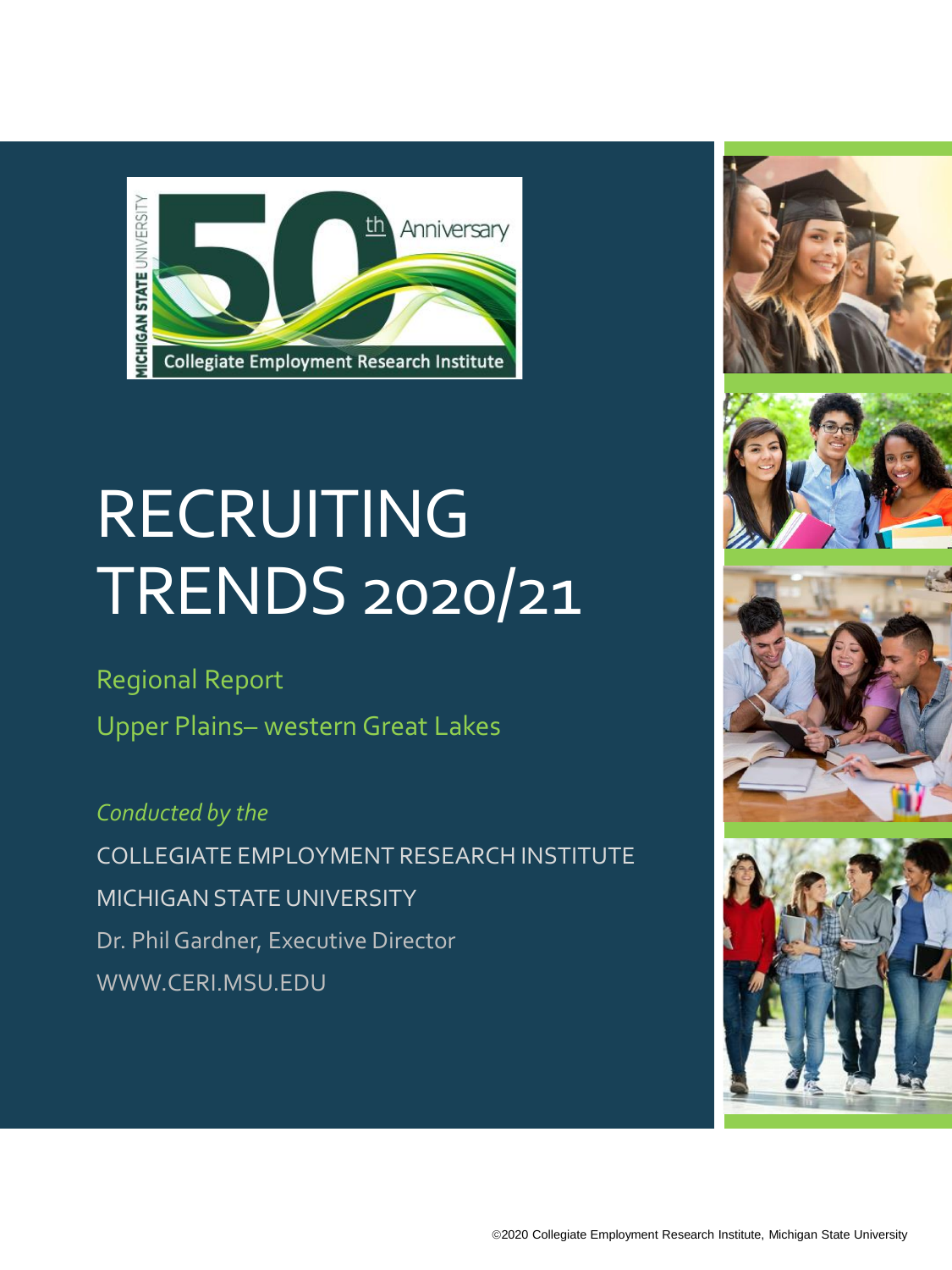# **Year Over Year Change in BA/BS Hiring**



Historical review of national hiring trends for last 10 years. 2019-2020 failed to reach its projected target due to COVID-19.

# **Regional Organizational Profile**

| Size: |                  |
|-------|------------------|
|       | $22\% < 100$     |
|       | $22\%$ 100 - 499 |
|       | 10% 500-3,999    |
|       | $32\% > 4,000$   |
|       |                  |

#### Key Sectors:

| 20% | PB&SS           |
|-----|-----------------|
| 13% | Education       |
| 13% | Manufacturing   |
| 8%  | Non-profits     |
| 7%  | Health & Gov't  |
| 5%  | Finance & Ins., |
|     | Retail & Aq     |

Leading employers from outside region are from neighboring states of CO, IL, MI, NE plus TX.

## 45 Employers recruit in region

Companies from all over country send representatives to this region

> only 41% From region

View and download complete report at www.ceri.msu.edu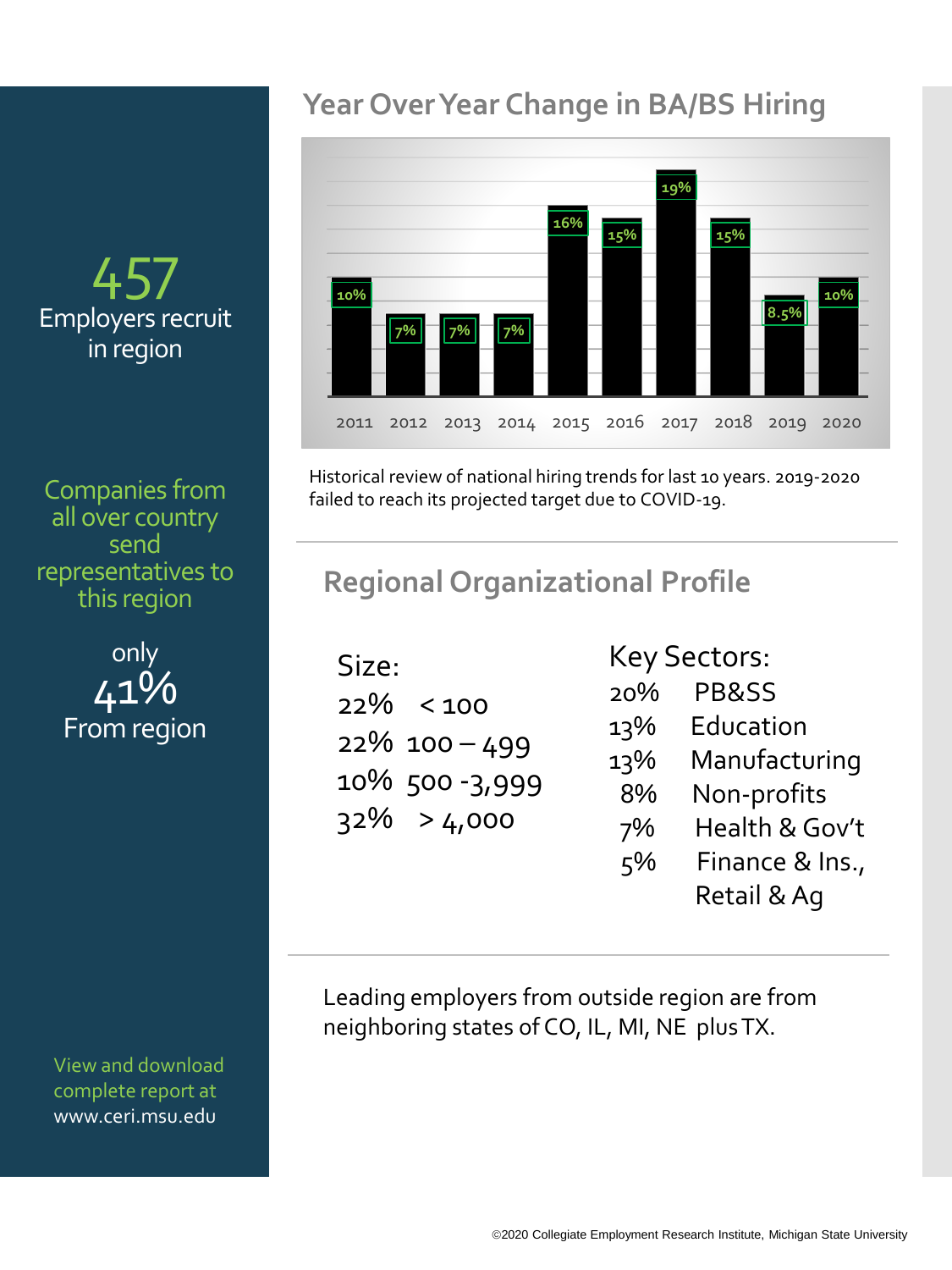Adjustments in recruiting:2020

Suspended Recruiting: No hiring No offers made 10% Offers rescinded 12%

Suspended Recruiting: Hiring Hiring as planned 9% Hired fewer 8% Hire but also rescinded 4% Continued Recruiting: Hiring Hired as planned 62%

Approach to fall recruiting 2020

- 4% Not engage in college recruiting this year
- 11% Delay decision to recruit until early 2021
- 9% In-house but not on campus
- 53% Completely virtual with partners
- 22% On campus if possible & virtual

# 22% Did not hire any graduates in 2020

57% Rated overall college labor market GOOD to EXCELLENT

75% Rated their industry sector GOOD to EXCELLENT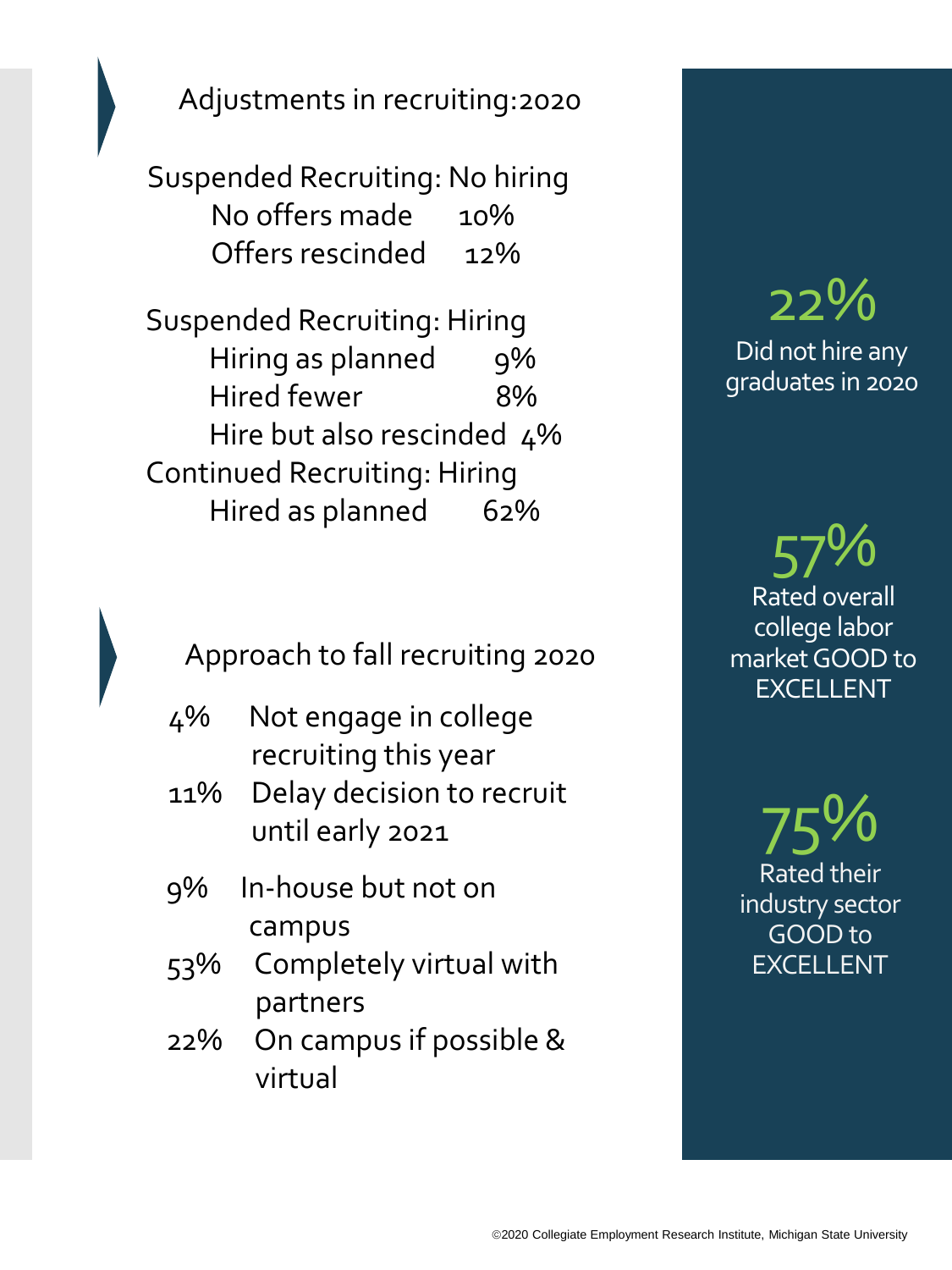Upper Plains & western Great Lakes Iowa Minnesota North Dakota South Dakota **Wisconsin** 

> 39% **Actively** recruiting but plans are TBD

View and download complete report at www.ceri.msu.edu

### Hiring Intentions for 2020-21

3% Do not plan to hire 25% Established preliminary plans 31% Established definite plans 39% Plans To Be Decided

# **Regional Hiring Outlook**

| Degree Level       | <b>New Hires</b><br>2019/20 (avg.) | <b>New Hires Anticipated</b><br>2020/21 (avg.) | Change from<br>2019/20 (%) |
|--------------------|------------------------------------|------------------------------------------------|----------------------------|
| Associate          | 39.2                               | 47.2                                           | 20                         |
| <b>Bachelor</b>    | 123.8                              | 129.2                                          | $\overline{4}$             |
| <b>MBA</b>         | 37.6                               | 42.0                                           | 12                         |
| <b>Master</b>      | 47.2                               | 50.0                                           | 6                          |
| <b>Total Hires</b> | 161.1                              | 171.4                                          | 6                          |

# Size Matters: Bachelor Example

| <b>Employees</b> | <b>New Hires</b><br>2019/20 (avg. | <b>New Hires Anticipated</b><br>2020/21(avg.) | Change from<br>2019/20 (%) |
|------------------|-----------------------------------|-----------------------------------------------|----------------------------|
| < 100            | 6.9                               | 7.6                                           | 10                         |
| 100 to 499       | 24.8                              | 24.6                                          | <b>NC</b>                  |
| 500 to 3,999     | 51.0                              | 68.9                                          | 35                         |
| > 4,000          | 341.9                             | 344.5                                         | 1                          |

Associates' degrees hiring best with smallest and largest employers. MBA hiring best with larger employers.